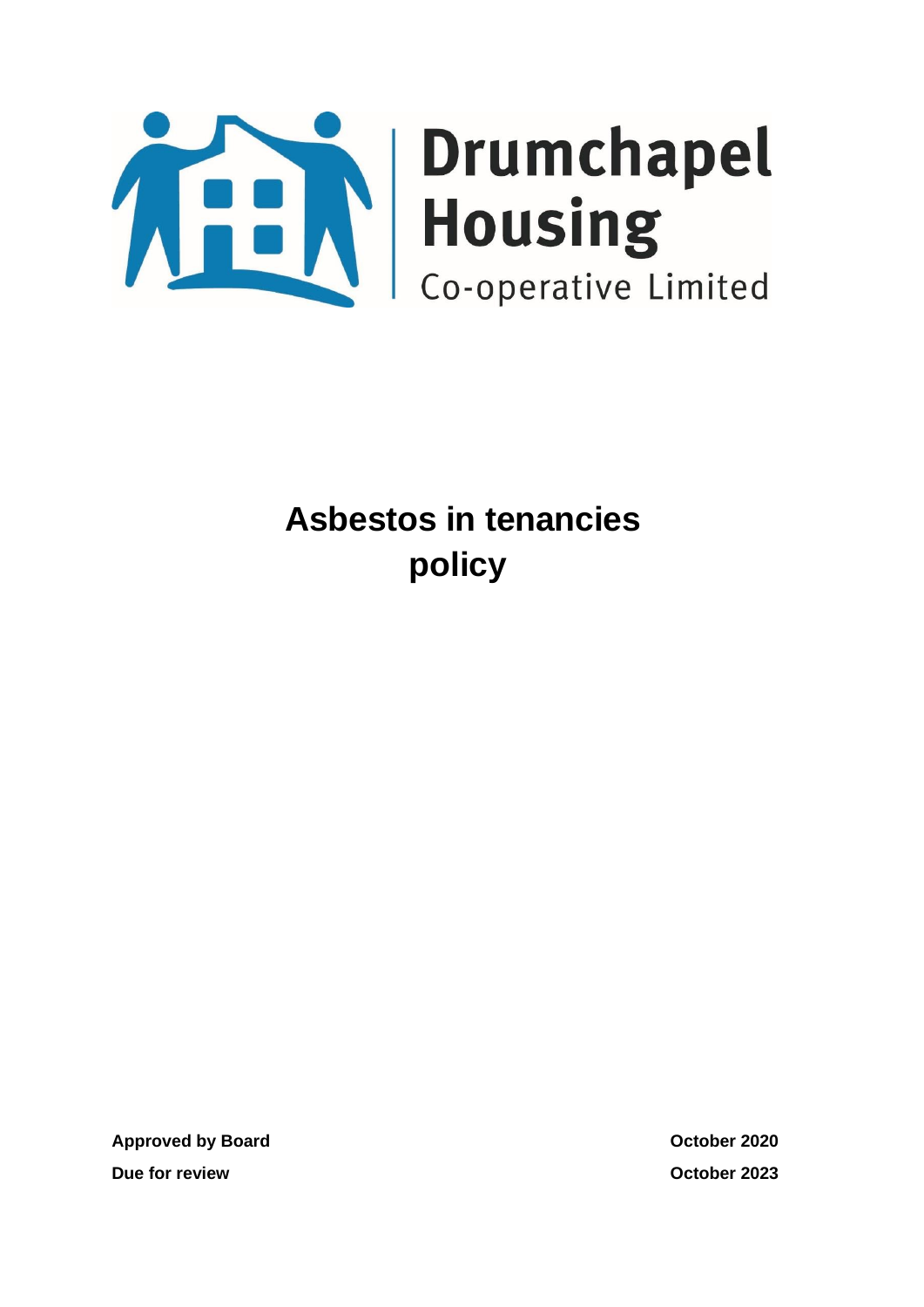

#### **1. Purpose**

- 1.1 To effectively manage all asbestos containing materials across the property portfolio and to reduce the asbestos related risks to as low a level as is reasonably practicable.
- 1.2 To ensure asbestos works are properly scoped, serviced and managed in accordance with legal requirements and best practice.

#### **2. References**

- Health and Safety at Work etc. Act 1974
- Control of Asbestos Regulations 2012
- INDG 223 A Short Guide to Managing Asbestos in Premises
- HSG264 Asbestos: A survey guide

#### **3. Asbestos Policy**

The presence of an asbestos containing material in itself does not constitute a danger. However, there is a potential risk to health if such material is disturbed and damaged. An isolated accidental exposure to asbestos fibres for a short duration is extremely unlikely to result in the development of asbestos related diseases. However, regular exposure – even at relatively low levels – can present a risk. As well as people employed in the building trades, inadvertent exposure (and consequent risk) can occur in other groups of people e.g. installers of burglar alarms, smoke detectors, etc. Maintenance and repair contracts will also take place in the future and it is important, therefore, to have in place a management system which minimises the potential for exposure to asbestos.

Working with and managing asbestos materials is now very tightly regulated via a number of different Legislative provisions. The purpose of this Policy is to ensure that the Co-operative complies with all current Legislation, Codes of Practice and Health and Safety Executive Guidance Notes.

#### 3.1 **Statement of Intent**

It is the policy of the Co-operative to ensure that, as far as is reasonably practicable, no persons are exposed to risks to their health due to exposure to any asbestos containing materials that may be present in any of the properties it owns or occupies.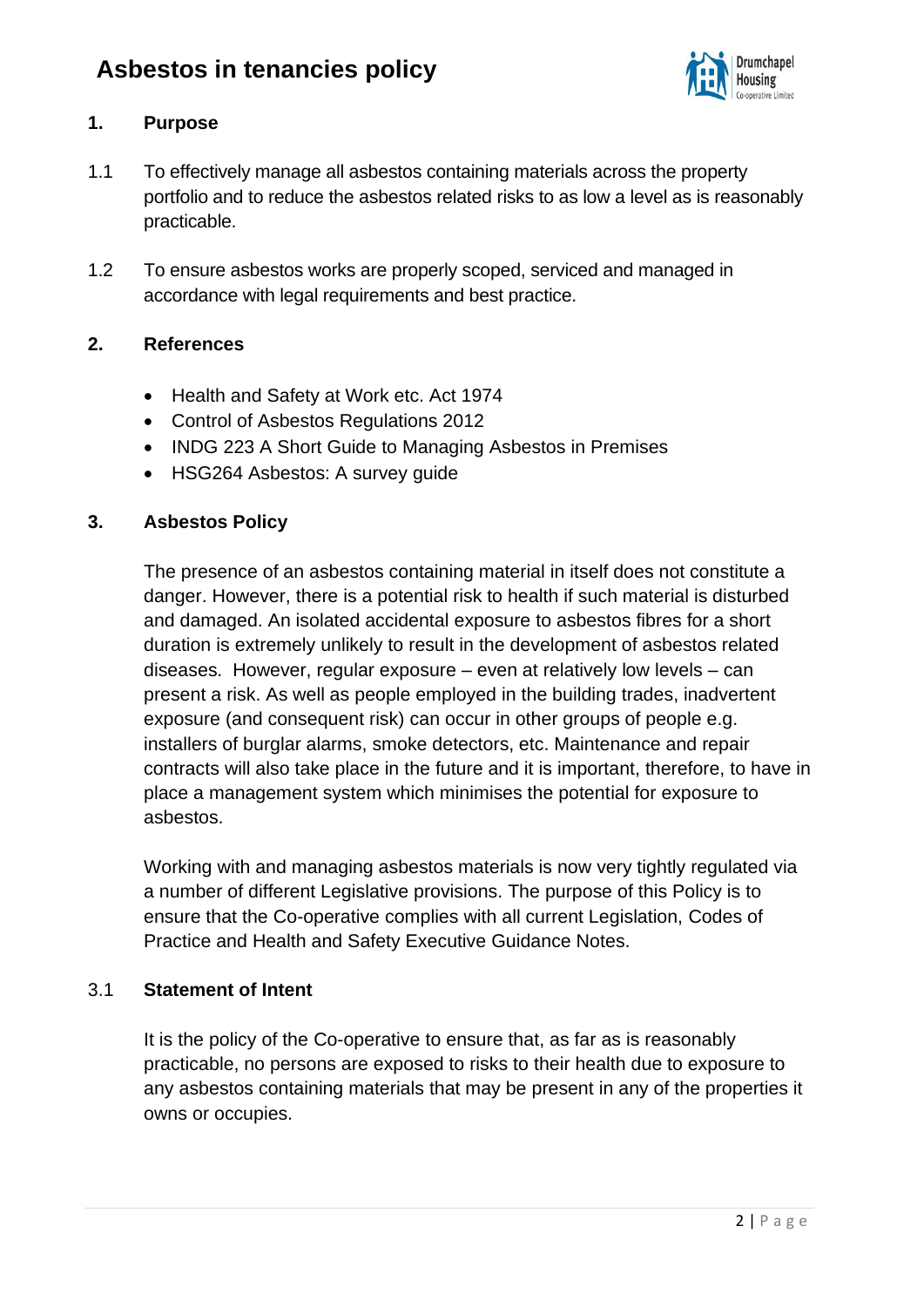

#### 3.2 **Policy Statement**

This Asbestos Policy conforms with the Health and Safety at Work etc. Act 1974 and the Control of Asbestos Regulations 2012. The Policy and Procedures will apply to all buildings and all individuals employed by the Co-operative, to contractors/subcontractors engaged by the Co-operative and to the Cooperative's tenants.

The Co-operative's Policy on asbestos is to:

- 1. ensure the prevention of exposure to risks associated with asbestos containing materials.
- 2. ensure that any asbestos containing materials that may be present in any of its buildings are maintained in a condition so as to prevent the possibility of any harm to health occurring.
- 3. promote awareness of the risks from asbestos containing materials and the Management Procedures through training and induction of relevant staff. Key staff involved in the delivery of this Policy will receive annual retraining.
- 4. provide adequate resources to ensure the provision of appropriate information, instruction and training.
- 5. ensure a commitment to comply with all relevant asbestos legislation, Approved Codes of Practice, Health and Safety Executive Guidance Notes and to commit to the safe disposal of any asbestos waste in accordance with the appropriate legislation.
- 6. ensure that an appropriate asbestos surveying process remains in place, taking account of the need for Asbestos Management, Refurbishment and Demolition Surveys in accordance with current legislation and maintain an Asbestos Register.
- 7. implement an effective asbestos management strategy in order that appropriate measures such as encapsulation, labelling, inspection, working with, or removal of, the material can be undertaken.
- 8. ensure that an appropriate system is installed, maintained and implemented for the management of all asbestos containing materials identified in the Register. Such a system is to be capable of recording the risk, the needs and priorities for treatment and/or removal.
- 9. ensure that all Contractors and Sub Contractors engaged to carry out work on any of the Co-operative's buildings are provided with adequate information on asbestos which may be disturbed by their works.
- 10. ensure that information regarding the presence of asbestos is contained in tender documentation as may be appropriate.
- 11. ensure Licensed Contractors and/or Sub Contractors carry out ALL Asbestos Major Works and Competent Contractors carry out all Asbestos Minor Works.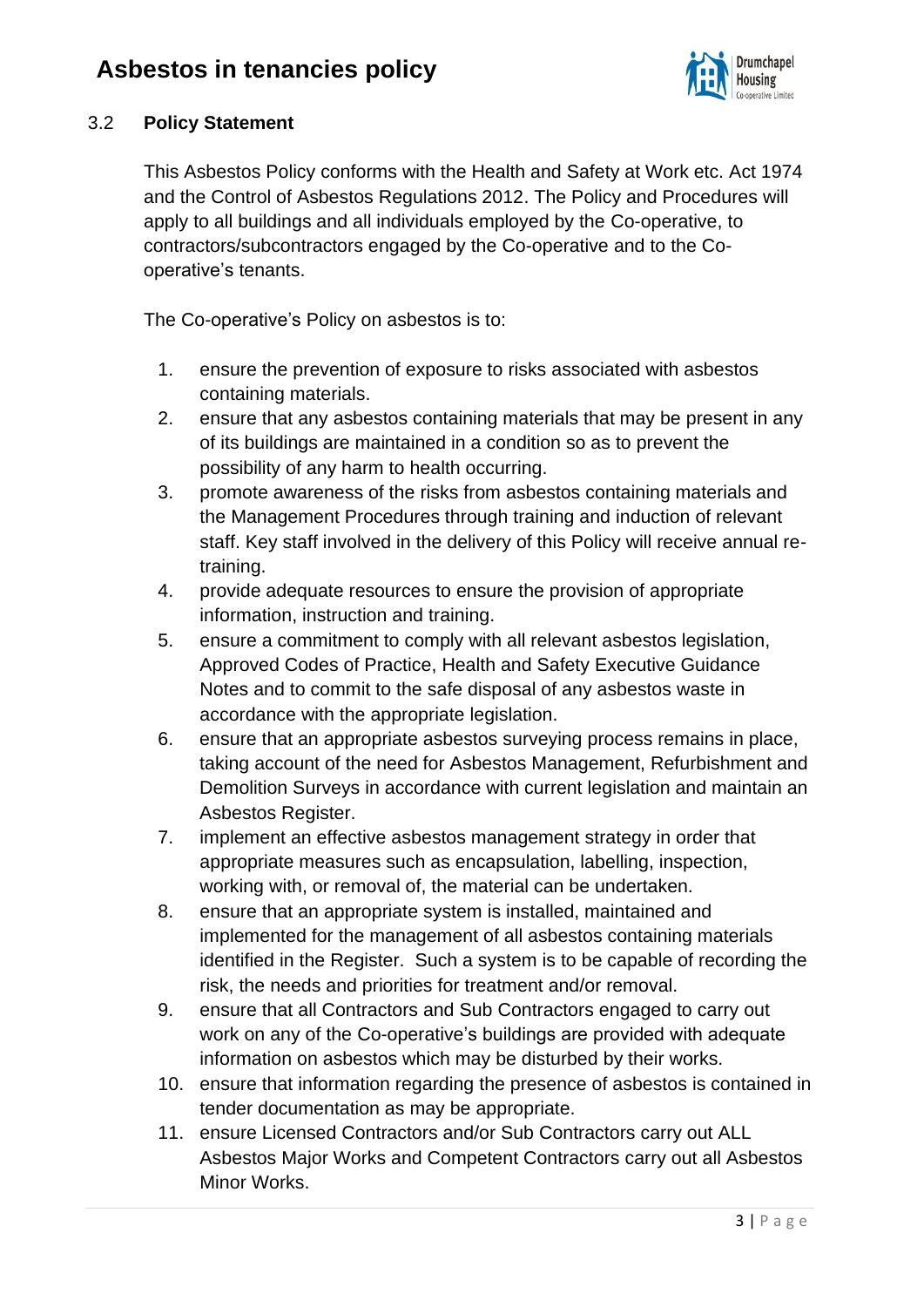

- 12. ensure all Non Licensed Contractors carrying out Asbestos Minor Works are trained in safe working procedures and have appropriate insurance cover for the work being carried out.
- 13. ensure that relevant staff of the Co-operative and contractors (as identified by a Training Needs Analysis) have appropriate training in this Policy and Procedures.
- 14. regularly review the Asbestos Management Policy and Procedures.

#### **4. Asbestos Roles**

- 4.1 Whilst the Technical Manager will have responsibility for the overall asbestos management system, the Co-operative will define and allocate roles and responsibilities to ensure the fulfilment of the policy and procedures on a practical level.
- 4.2 The Maintenance Officer will fulfil the role of Asbestos Co-ordinator and will be tasked with maintaining the Asbestos Register and for co-ordinating asbestos surveys and sampling as well as asbestos removal/remediation works. This role will also include liaison with 'non-asbestos' works contractors, ensuring that all appropriate asbestos information is provided and/or obtained and properly interpreted where works are liable to disturb the fabric of buildings.

#### **5. Prohibition on Staff Handling Asbestos**

- 5.1 Unless properly trained to do so, no Co-operative staff will be permitted to handle or work on asbestos containing materials (ACM's).
- 5.2 In the event that the Co-operative opts to handle ACM's (e.g. for the purposes of sampling), appropriate training will be provided, insurances obtained and these procedures updated to reflect the acceptable process.

### **6. Identification of Suspect Material – Damaged, Disturbed or Previously Unidentified**

- 6.1 It is the responsibility of all staff to report to the Asbestos Co-ordinator if they suspect that disturbed or damaged asbestos containing materials may be present in a building owned or occupied by the Co-operative. In a case where an accessible material is suspected of containing asbestos, and where this material may reasonably *become* disturbed, this would also apply.
- 6.2 In such cases, an external consultant having UKAS (United Kingdom Accreditation Service) accreditation for asbestos sampling and analysis, will be contacted to carry out identification.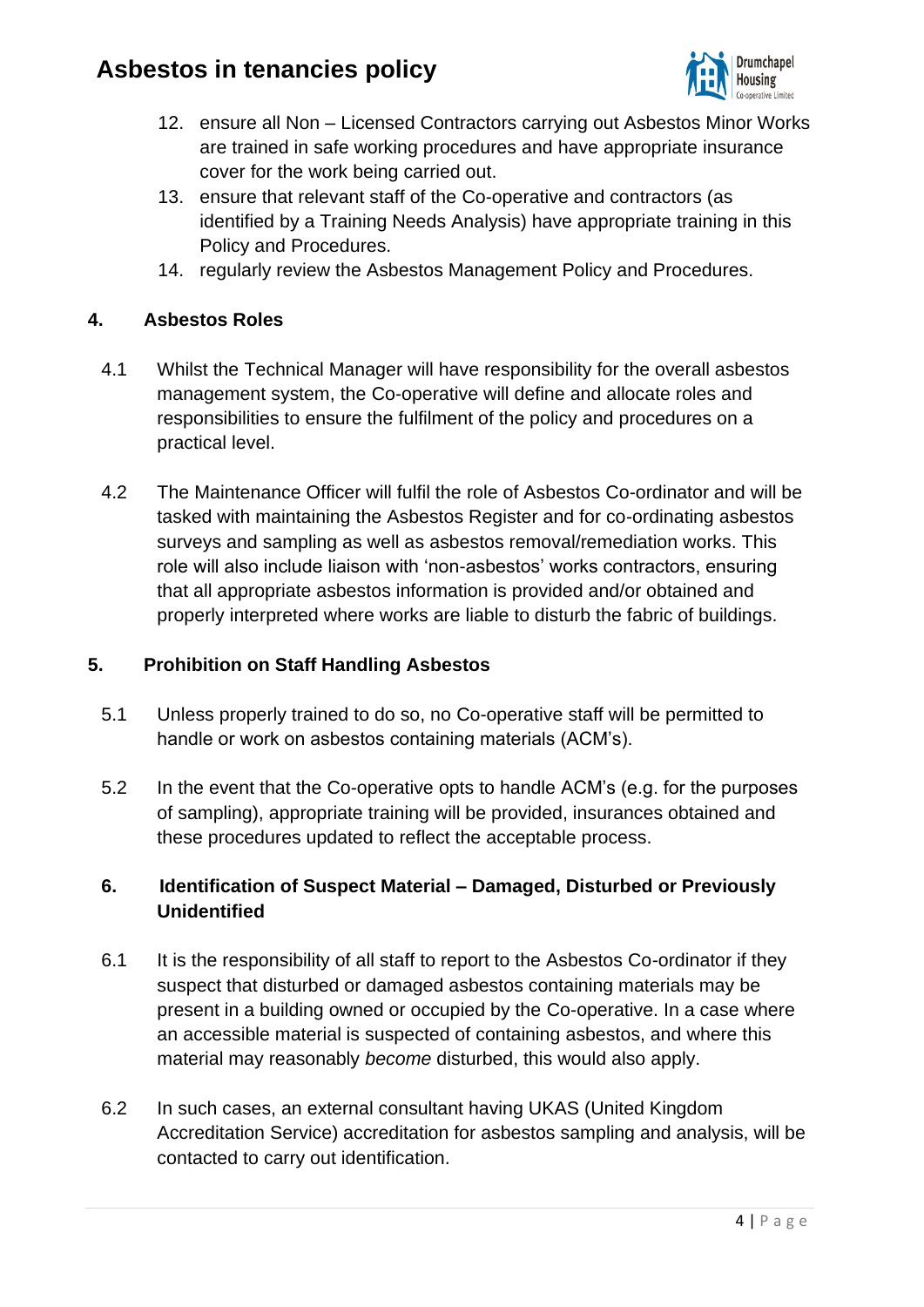

- 6.3 If asbestos is identified within the sample, advice will be obtained from a competent consultant on the appropriate course of action.
- 6.4 Where damage to any material known to contain asbestos has taken place and is likely to give rise to airborne respirable fibre release, the Asbestos Coordinator will arrange for isolation of the area pending an investigation. They will arrange for air monitoring tests (measurement of airborne fibre concentrations) to be carried out and sampling and analysis will be carried out by an independent UKAS accredited Organisation to determine the level of any potential contamination, or to provide reassurance that unacceptable contamination has not occurred.
- 6.5 Details of air test results will be made available for inspection and record purposes.
- 6.6 Remedial action will be required when airborne fibre levels exceed 0.01 f/cc. The nature of the remedial work must be agreed with the Technical Manager.
- 6.6 When remedial action becomes necessary after exposure, the relevant facts may have to be reported to the HSE in accordance with the Reporting of Injuries, Diseases and Dangerous Occurrences Regulations 2013 (RIDDOR). (Advice may be sought from a competent Asbestos Consultant to determine whether the incident is in fact RIDDIR reportable.)

#### **7. Asbestos Surveys and Management Plans – Normal Occupancy of Premises**

7.1 Where the Co-operative's premises and common areas of housing stock were built or renovated prior to 2000, an Asbestos Management Survey programme will be carried out by a competent UKAS accredited asbestos management consultancy. (HSE expects that no asbestos containing materials would be in use from 2000.) The surveyor and the Co-operative should jointly determine an appropriate strategy to cost-effectively assess relevant premises, taking account of the permissibility of 'representative' surveying across properties of the same archetype and construction date.

Note that current legislation does not subject 'domestic dwellings' to the requirement for Asbestos Management Surveys (although Refurbishment and Demolition Surveys are required – see below). We will, however, continue undertaking Management Surveys to domestic dwellings to develop the asbestos register and management information.

7.2 The findings of all surveys undertaken will be used to prepare a Register of asbestos containing materials (including their location and condition along with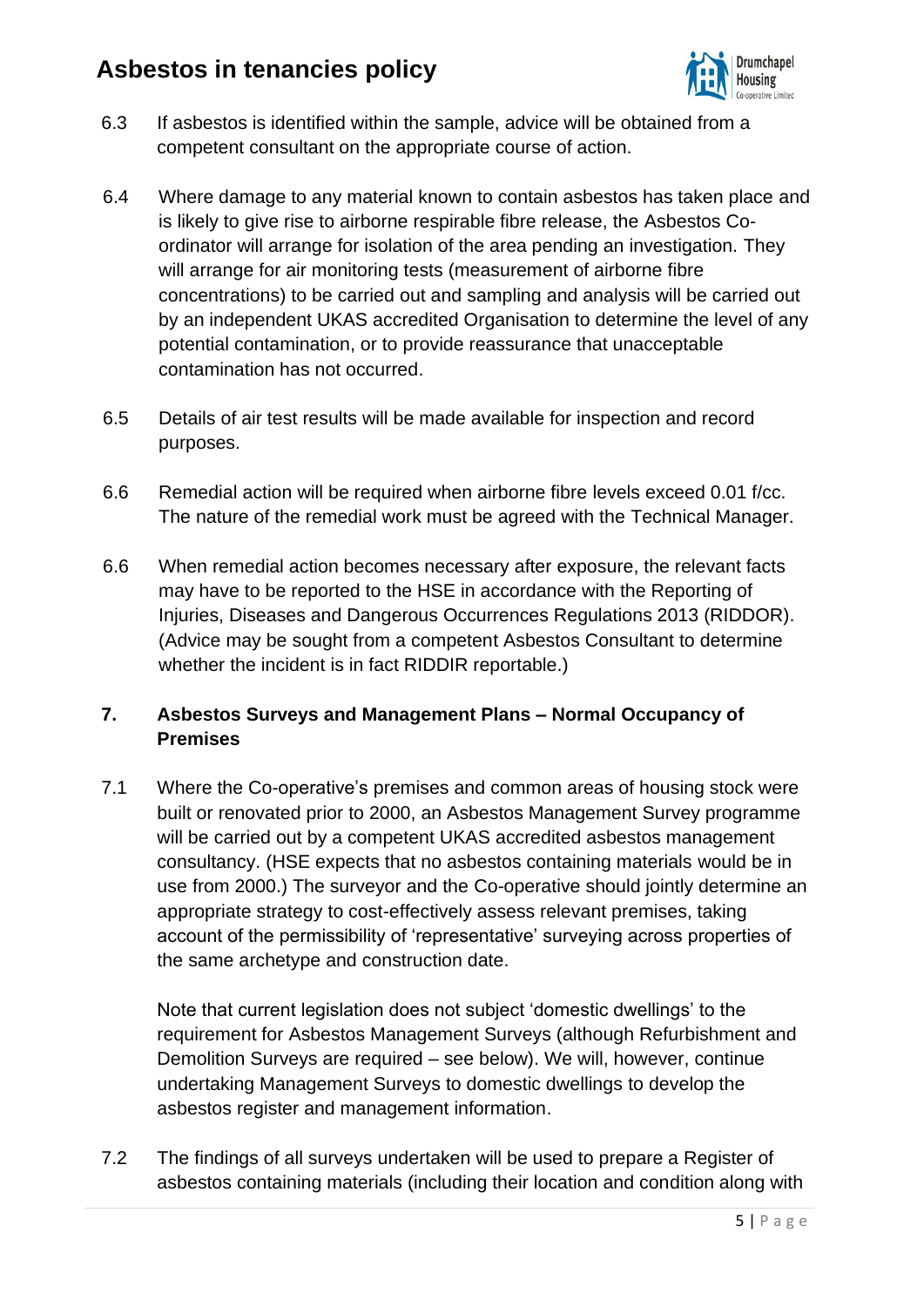

details on how best to manage / remediate the material) in all relevant premises.

- 7.3 An asbestos management plan will be developed and implemented, ensuring that all asbestos containing materials are properly managed. This will include procedures for re-inspecting materials and carrying out remedial works where necessary.
- 7.4 The "Asbestos Co-ordinator" will be responsible for maintaining the Registers, organising surveys and re-inspections, etc.

#### **8. Asbestos Surveys – Prior to Work on Premises**

- 8.1 Prior to any work being carried out on the fabric of (pre-2000) buildings, the asbestos register will be interrogated to determine whether asbestos may be encountered and appropriate precautions (including the use of HSE licensed contractors where necessary) will be taken. Where the works are likely to disturb material not included in the registers (e.g. behind wall panels, within voids, etc.), 8.2 will apply.
- 8.2 Prior to any refurbishment, demolition or repair works on building fabric, which is not known to be asbestos free, a competent UKAS accredited asbestos management consultancy will be commissioned to carry out a 'Refurbishment or Demolition' (i.e. intrusive) asbestos survey of the area to be worked upon. The surveyor and the Co-operative should jointly determine an appropriate strategy to cost-effectively assess relevant premises, taking account of the permissibility of 'representative' surveying across properties of the same archetype and construction date.
- 8.3 **Prior to works starting**, the information obtained from Refurbishment/Demolition Surveys will be discussed with the proposed works contractor (or internal direct works staff) to ensure that ACM's will not be disturbed by their works. In the event that works would have the potential to disturb ACM's, appropriate measures will be taken, including the prior removal of ACM's, amendments to work programme, etc.
- 8.4 Records of all surveys and discussions with contractors will be retained in the Job File to demonstrate that asbestos was properly considered, and appropriate actions taken to prevent disturbance and exposure.

#### **9. Work with Asbestos Materials**

9.1 Most work likely to disturb or remove asbestos must be carried out by an HSE licensed asbestos removal contractor and notified to the HSE 14 days prior to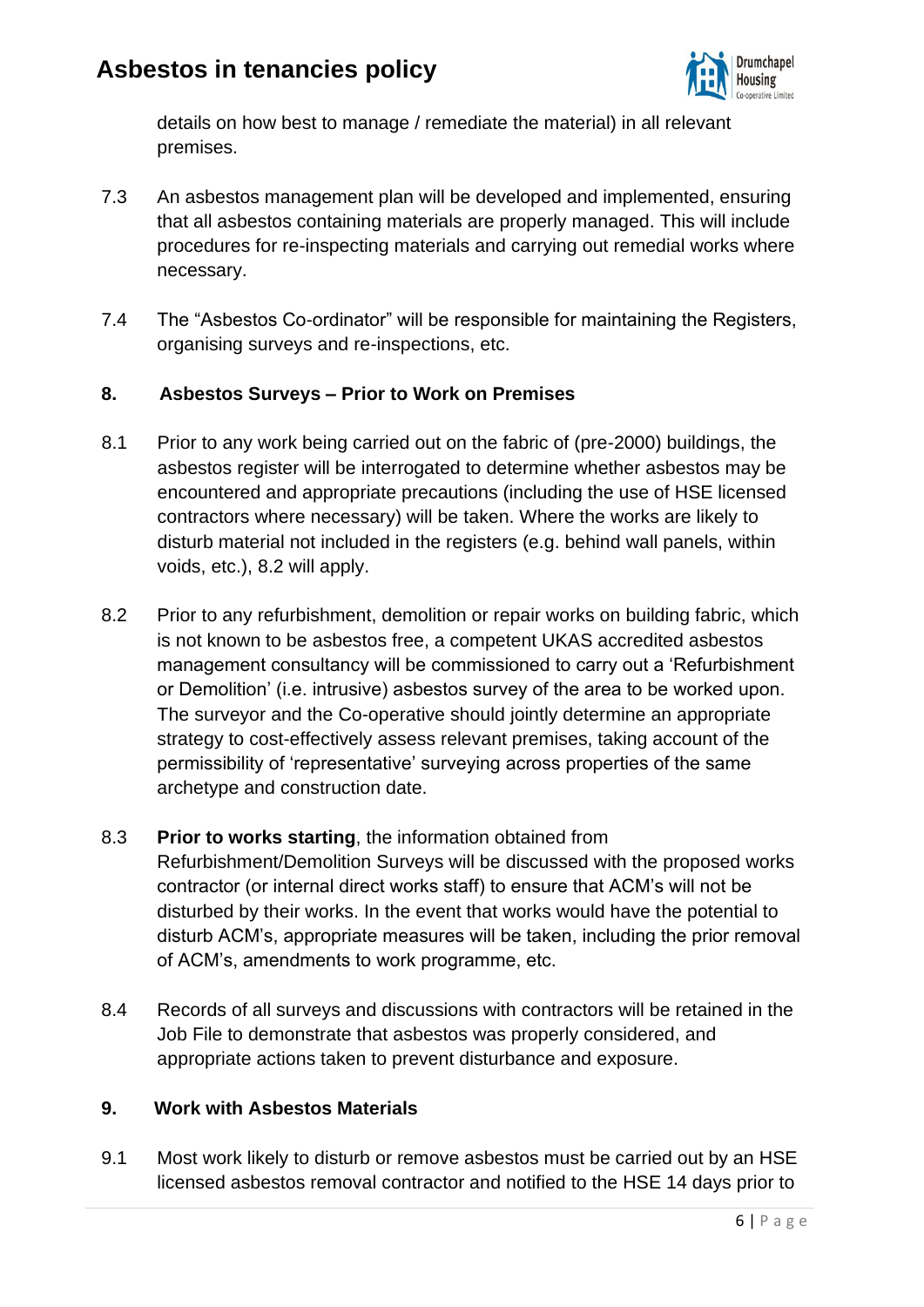

commencement. However, the Control of Asbestos Regulations 2012 does allow work with certain lower risk asbestos containing materials (e.g. asbestos cement and asbestos textured coatings) to be carried out by non-licensed personnel and without notification to the HSE. The three categories of asbestos work are:

- Major Works: Licensed works 14 day notification and licenced contractor (highest risk work)
- Minor Works: Notifiable non-licensed works notification before works start and competent (non-licensed) contractor
- Minor Works: Non-notifiable non-licensed works no notification and competent (non-licensed contractor)

The following HSE flowchart shows the decision making process on appropriate classification of works: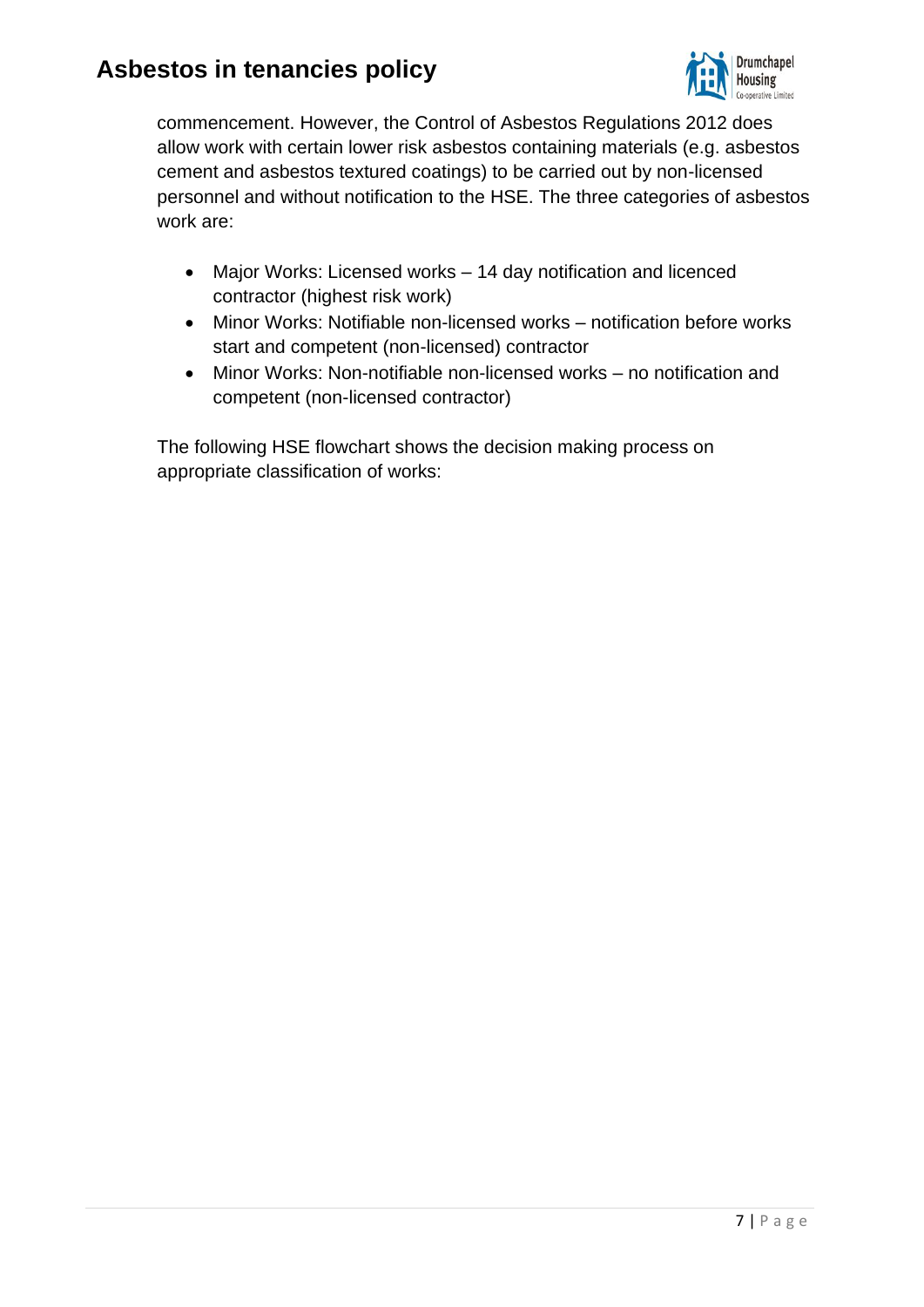

#### **Decision flow chart**

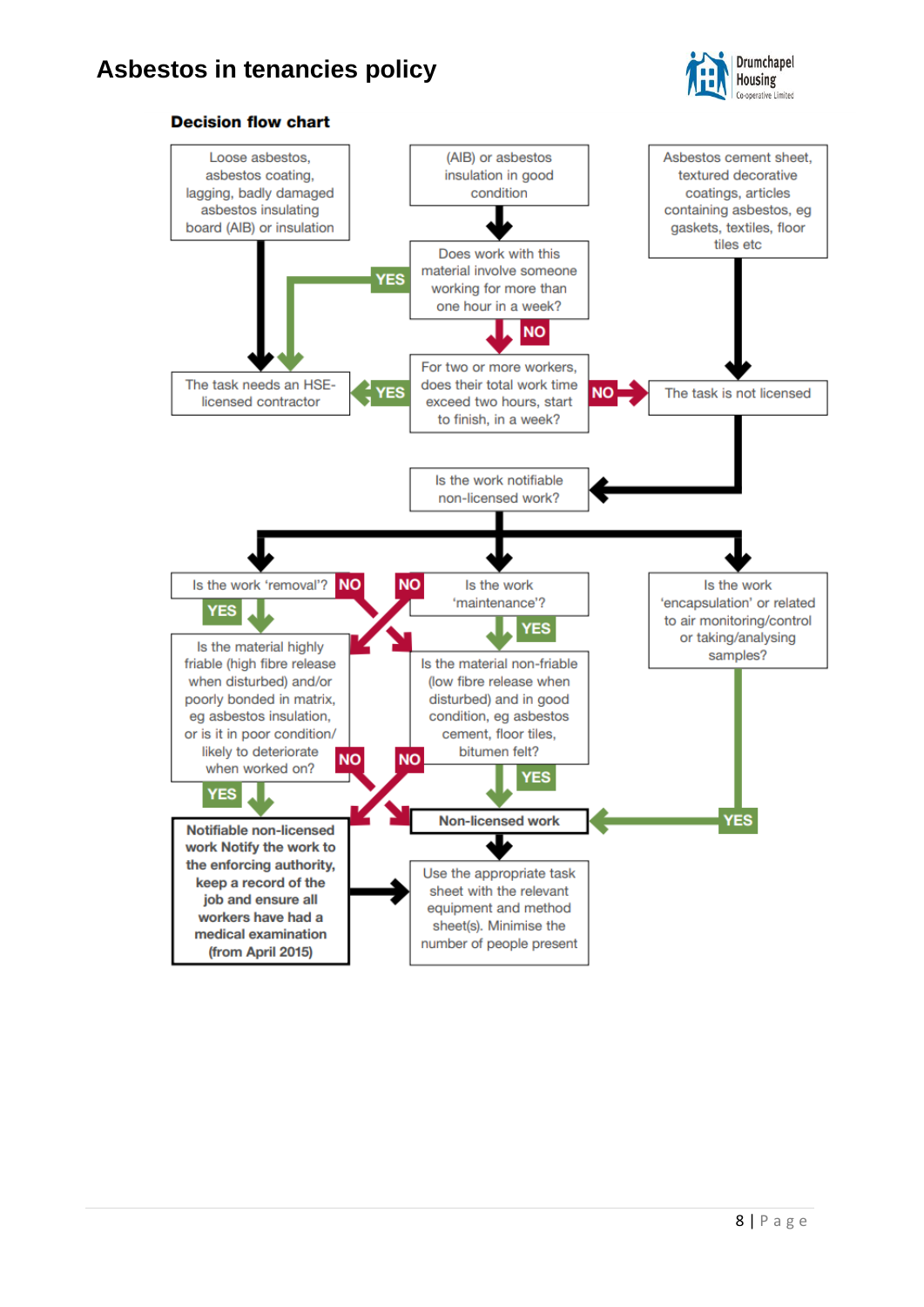

- 9.2 Where any doubts exist over the correct classification or scope of asbestos works, advice will be sought from a competent UKAS accredited asbestos management consultancy prior to any works being carried out on asbestos containing materials. The Co-operative will also engage a competent Asbestos Project Management consultancy to scope, specify, tender and project manage asbestos contracts.
- 9.3 Where work does not require to be carried out by licensed contractors (i.e. Minor Works) it will, nevertheless, be undertaken in a safe manner, by appropriately trained personnel, reducing the generation of airborne dusts to as low a level as is reasonably practicable. All method statements and risk assessments for such work will be screened by a competent person prior to work commencing.
- 9.4 Where licensed contractors are required to carry out asbestos works, the following documentation will be requested from the contractor prior to commissioning, and copies kept in the job file:
	- current asbestos licence check on HSE website
	- insurance certificate indicating the insured is covered for asbestos work
	- a representative sample of medical examination certificates (conducted by an Employment Medical Advisory Service registered doctor) for personnel who will work on the job
	- a representative sample of training records for all personnel who will work on the job (asbestos management and handling courses), usually provided by a United Kingdom Asbestos Training Association (UKATA) member
	- where applicable, notification of the job to the HSE 14 days prior to commencement
	- method statement and risk assessment for the job (Plan of Work)
- 9.5 At the conclusion of all asbestos works (unless included within an Asbestos Project Management package), the Co-operative will directly appoint a UKAS accredited Asbestos Analyst to carry out the required level of inspection and test. For licensed works this will include a '4-stage clearance test' and for minor works this will include a visual inspection and reassurance air test. Care will be taken to ensure this is EXCLUDED from the contractor's initial proposal and price.

#### **10. Tenant Information and Work Procedures**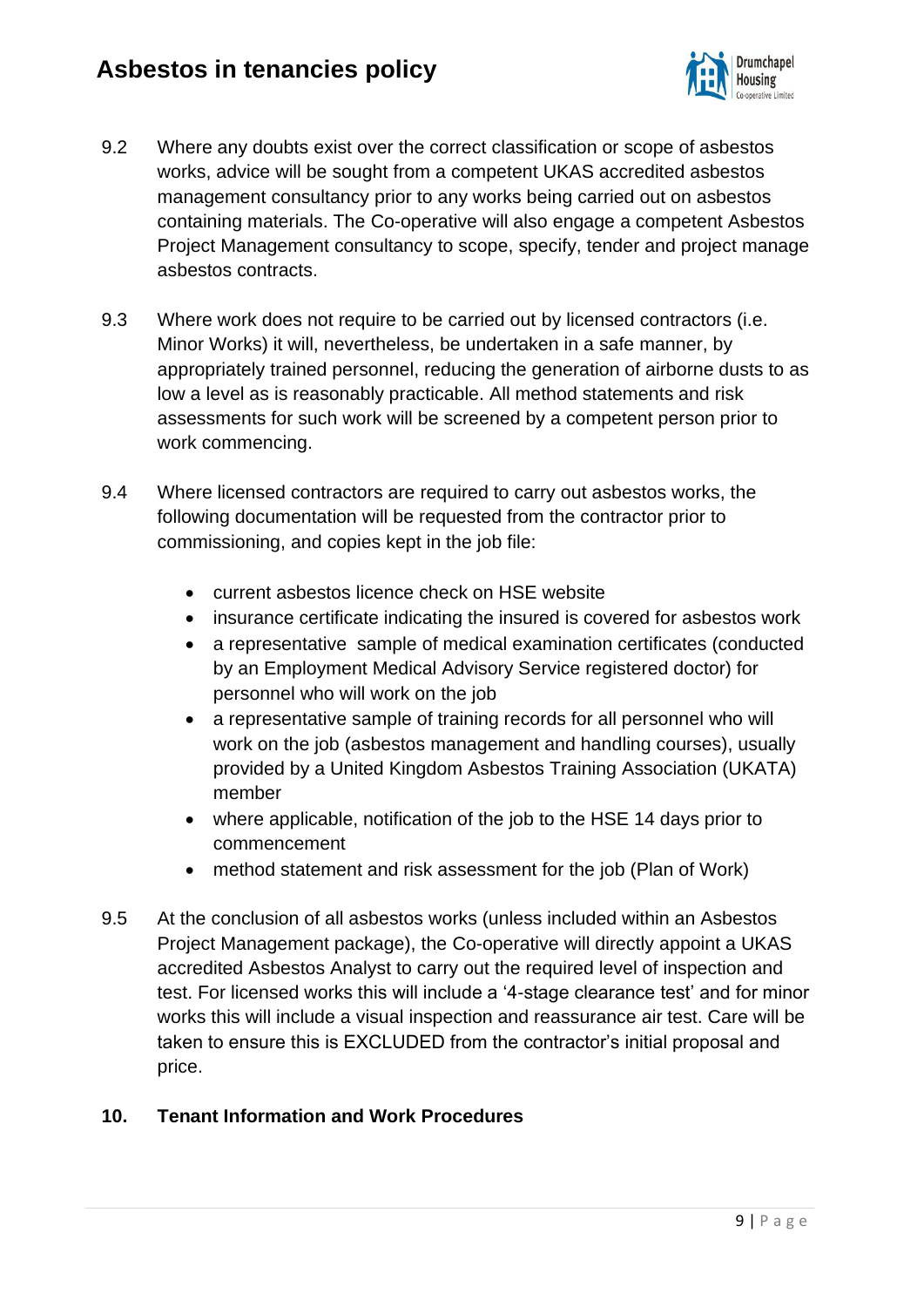

- 10.1 The Co-operative will develop its policy on informing tenants of the possibility of ACM's being present in pre-2000 housing and on the requirements for undertaking work on their dwellings. Any such information will be subject to a formal distribution procedure.
- 10.2 Prior to a tenant starting work which will interfere with the fabric and/or services of a property, tenants will be required to seek advance permission from the Cooperative. Before issuing permission, the Asbestos Register will be consulted and, where ACM's are identified within the proposed work zone the Maintenance Team will liaise with the tenant to ensure all appropriate actions are taken. Where the asbestos data is inconclusive (e.g. where a Refurbishment Survey has not been carried out), the Co-operative will review the request and decide whether to refuse permission or to arrange for a Refurbishment Survey to be carried out.
- 10.3 In the event that tenants' works are liable to disturb ACM's, the Co-operative will make a decision on the appropriate course of action, ensuring that all asbestos works are subject to the normal asbestos work procedures.

#### **11. Equality and diversity**

- 11.1 Equality and diversity reflect the core values of the Co-operative. We strive to ensure these values are embedded throughout all of the services we provide in addition to our policies, procedures and decision-making. We are committed to promoting an inclusive and diverse culture that treats every individual with dignity, respect and fairness. We will actively challenge discrimination and empower people to succeed.
- 11.2 We will ensure that the policy is applied in a manner that is consistent with our Equality and Diversity Policy. We will not discriminate against anyone because of their age, sex, marital status, sexuality, disability, race, nationality, language or social origin, or other personal features including beliefs or opinions such as religious beliefs or political opinions.
- 11.3 Reference can be made to our Equality and Diversity Policy for further details.

#### **12. Dealing with complaints**

12.1 All complaints will be dealt with in accordance with the Co-operative's complaints handling procedure and as a learning organisation we will utilise information from both complaints and comments to improve our services.